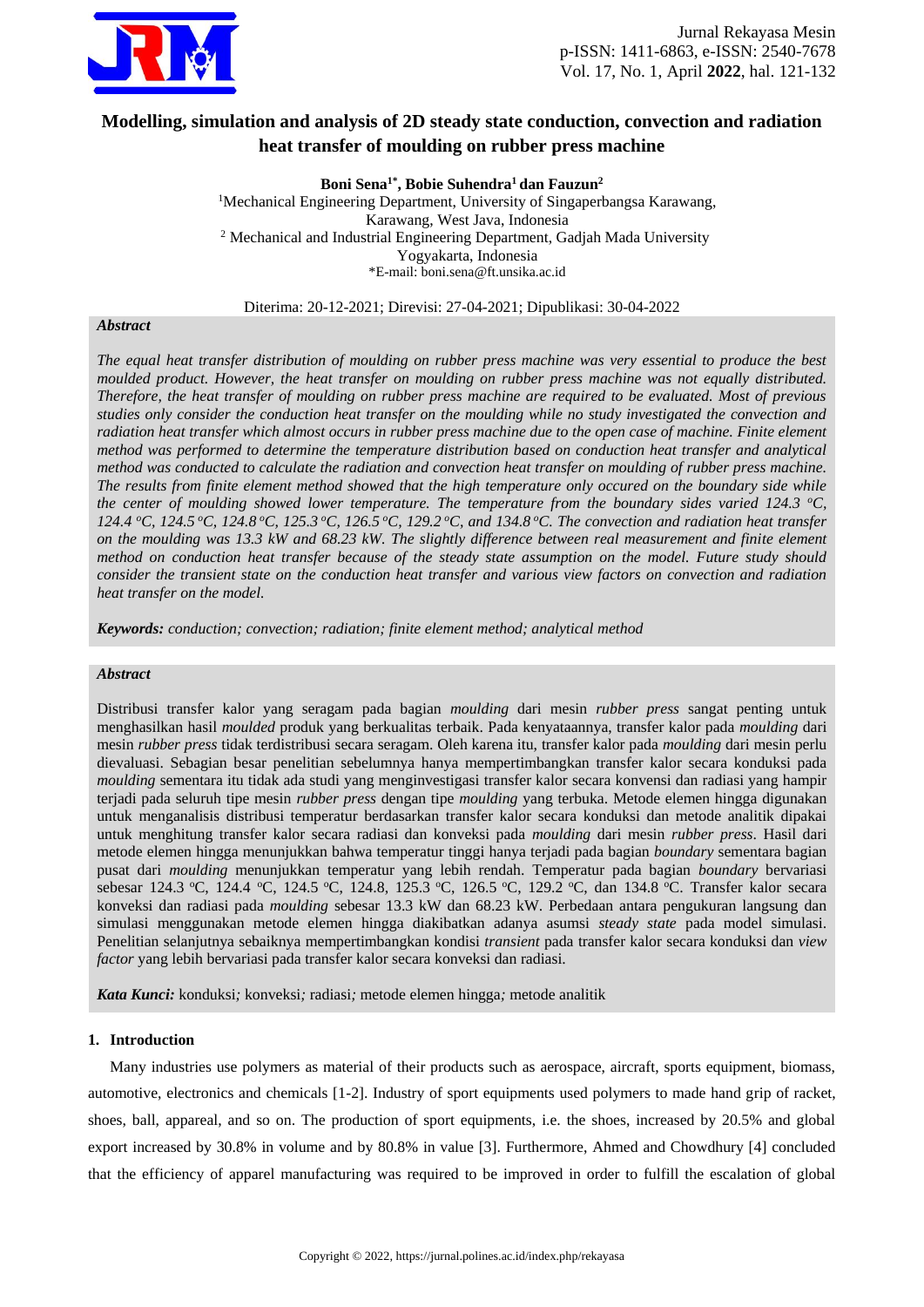market. The increasing demand of those products prompted the industry to improve the output of production [5]. Rubber press machine was used to made some sport equipments such as outshole shoes and ball based on polymers materials. The machine would proceed the material using heat from electric or boiler to be molded into desired shape. The heat transfer of moulding on the machine are required to be evaluated because the unequal conduction heat of moulding and heat loss due to convection and radiation heat transfer could affect the quality of moulded product. Therefore, the modelling and simulation were performed in this study in order to investigate the heat transfer process on the moulding of rubber press machine.

Wang and Ni [6] studied about the two dimensional unsteady state heat transfer using inverse heat conduction approach based on finite difference method and model prediction control method. The results showed that the model showed good performance with error from 7.01% to 21.05% on boundary angular point angle. Babenko et al. [7] evaluated the heat transfer at the cavity polymer interface in microinjection moulding. The finite element package moldflow was utilized to simulate the experiment and to find the heat transfer coefficient (HTC) that best to describe the cooling curves which confirmed that the value of HTC ranged from 2500 to 7700 W/m<sup>2</sup>C as requirements for accurate prediction. Liu [8] studied about heat transfer process between polymer and cavity wall during injection molding. The factors affecting the HTC was analyzed on the basis of the factor weight during injection molding. Finite element method was utilized using HTC from the experimental results. The relative criystallinity and part density were obtained from the simulation. The results showed the HTC from the model showed good aggrement with respect to the HTC from the experiment. Al rwashdeh [9] modelled operating conditions of conduction heat transfer based on 2D simulations which confirmed that the thermal conductivity of metal material had higher conduction heat transfer compared to that of wood material.

Most of previous research only studied about the conduction heat transfer on the moulding without considering the convection and radiation. Current study improves the knowledge and comprehensive understanding of heat transfer on moulding of rubber press machine by investigating the performance of steady state model of conduction based on finite element method and calculation analysis of convection and radiation on the moulding.

## **2. Materials and methods**

The material data of measurement was obtained from moulding of rubber press machine by using thermal image camera based on the secondary datasets [11]. Finite element method was used to simulate the temperature distribution of moulding on rubber press machine. Analytical method was utilized to calculate the magnitude of convection and radiation heat transfer from the moulding.

#### 2.1. Temperature Boundary Condition and Air Temperature

Data for temperature boundary condition would be obtained from rubber press machine which was investigated in this study by using thermal image. Figure 1 shows the typical of rubber press machine dan Figure 2 shows the thermal image of moulding from the machine. The moulding of rubber press machine was opened during the measurement using the thermal image therefore the overall distribution of temperature could be investigated. The data measurement from the thermal data image would be used to determine the initial boundary condition of model simulation using finite element method and analytical calculation. Temperature data from thermal image would be collected six times in order to ensure the accuracy of distribution temperature on the moulding as shown in Table 1.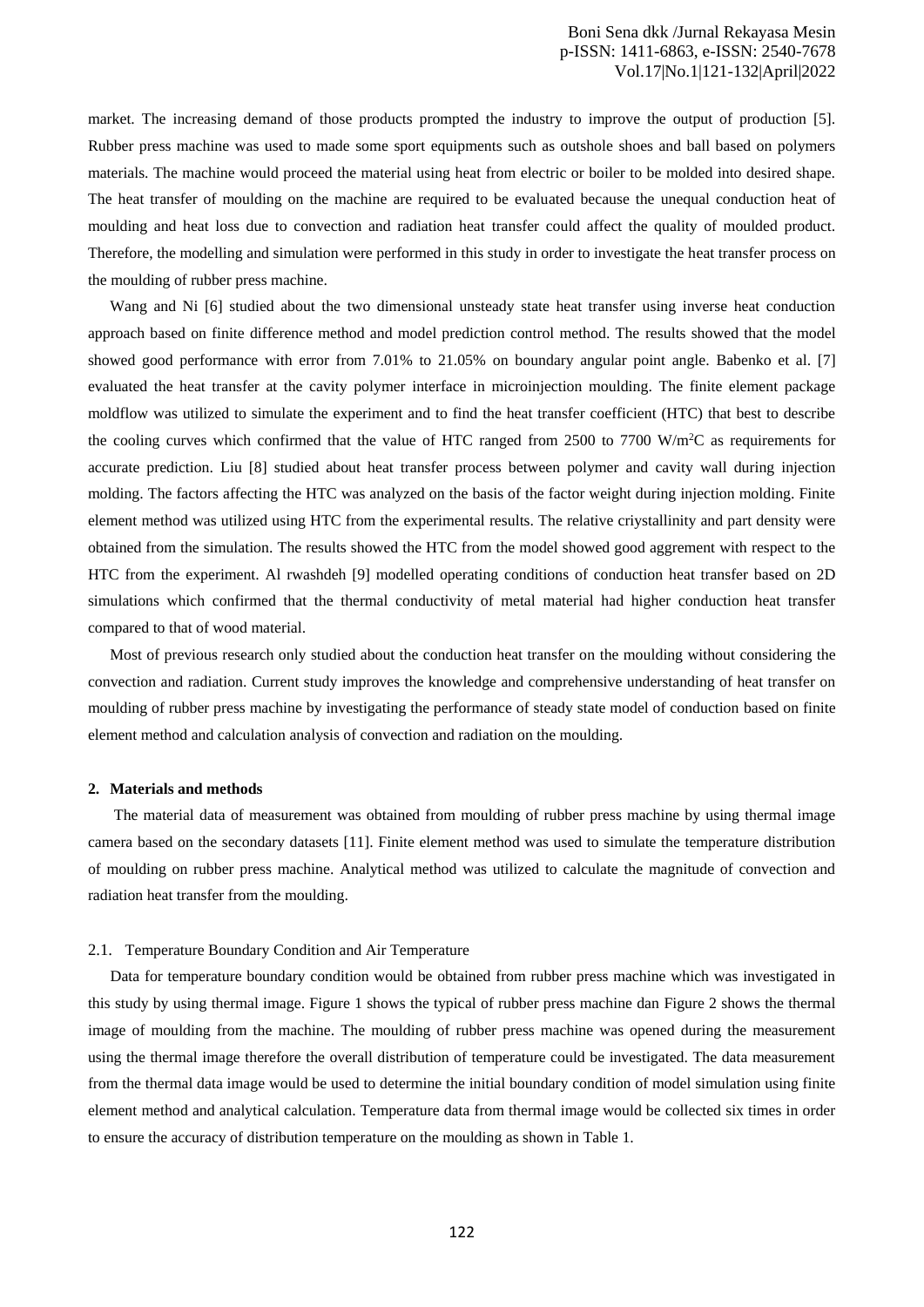

**Figure 1**. Typical of rubber press machine [10]



**Figure 2.** Thermal image of moulding on rubber press machine

| <b>Temperature</b><br>point | Mold<br><b>Temperature</b> |
|-----------------------------|----------------------------|
| Point 1                     | 140 C                      |
| Point 2                     | 143 C                      |
| Point 3                     | 145 °C                     |
| Point 4                     | 146 C                      |
| Point 5                     | 147 C                      |
| Point 6                     | 148 C                      |

**Tabel 1.** Variation of temperature on moulding

Air temperature was measured using temperature hygrometer as shown in Figure 3. The data was collected six times in one day with different hour to investigate the variation of air temperature around the rubber press machine. Air temperature around rubber press machine was assumed uniform because the air temperature was out of the range of thermal boundary layer from the moulding as confirmed by Cengel and Ghajar [13] in the Figure 4.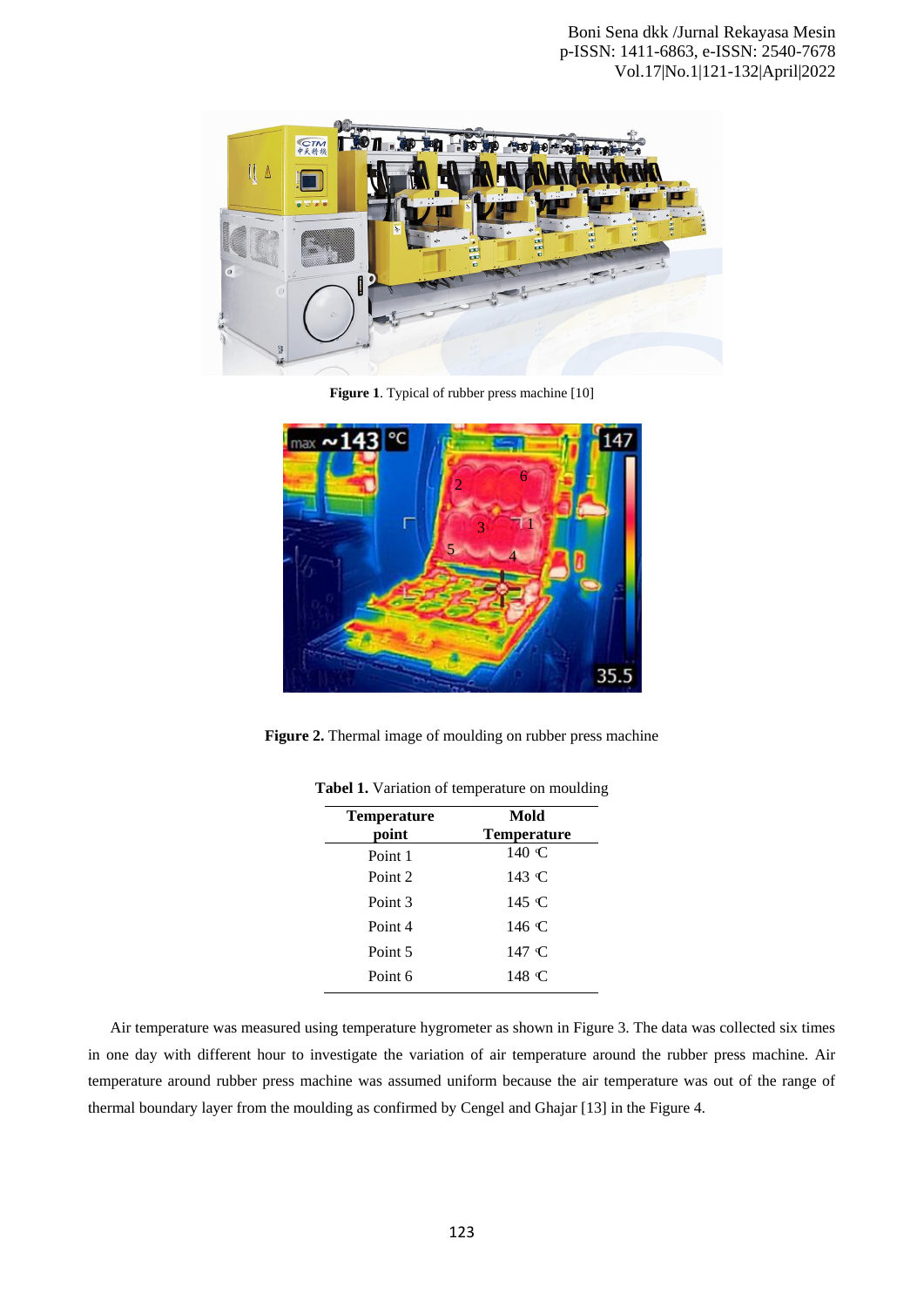

**Figure 3**. Typical of temperature hygrometer [12]

| Time        | $\mathbf{T}\infty$ |
|-------------|--------------------|
| 05.00-06.00 | 34.8 C             |
| 06.00-07.00 | 35.7 C             |
| 08.00-09.00 | 36.4 C             |
| 10.00-11.00 | 36.5 C             |
| 12.00-13.00 | 37.1 C             |
| 13.00-14.00 | 37.8 C             |

**Tabel 2.** Variation of air temperature  $(T_{\infty})$ 



**Figure 4.** Air temperature was uniform in the outside of thermal boundary layer [13]

2.2. Finite Element Method and Gauss-Seidel Iterative Method

Finite element method (FEM) was used to model the conduction heat transfer on the moulding of rubber press machine. FEM is a numerical analysis technique analyzing the discrete elements of model by using partial differential equations. The FEM method would solve two dimensional poisson equation by assuming steady state in the system as shown in equation (1) [13].

$$
\frac{\partial^2 T}{\partial x^2} + \frac{\partial^2 T}{\partial y^2} + \frac{q_{gen}}{k} = 0
$$
 (1)

Surface element analysis would be utilized to solve the two dimensional poission equation as shown in (1) by dividing the plate of moulding into the discrete points which were evenly located throughout the plate and the points would be analyzed using two dimensional (2D) surface elements approach as shown in Figure 5.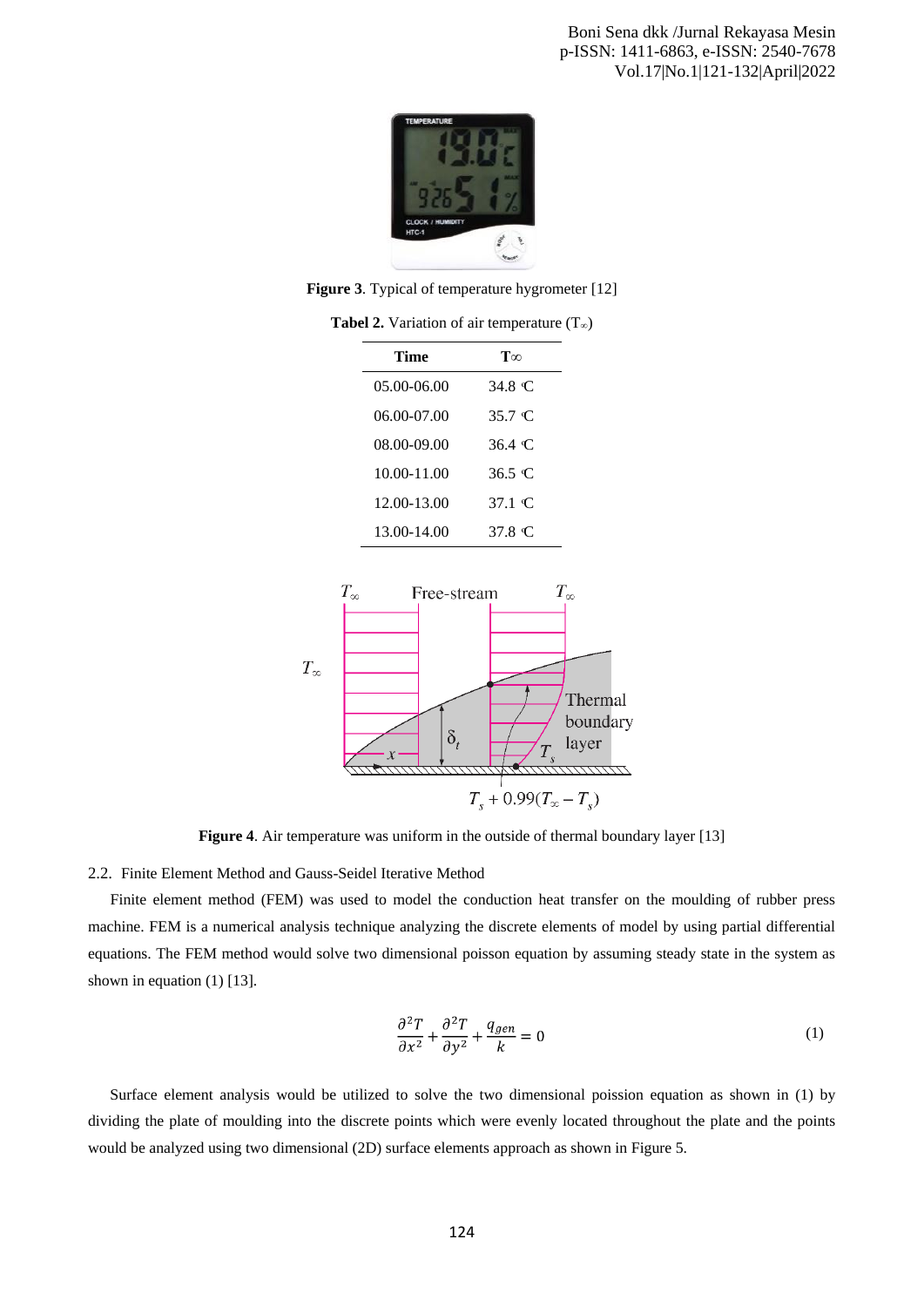Boni Sena dkk /Jurnal Rekayasa Mesin p-ISSN: 1411-6863, e-ISSN: 2540-7678 Vol.17|No.1|121-132|April|2022



Figure 5. Moulding with discrete points and 2D surface elements

The distribution temperature of each 2D surface elements could be analyzed by using nodes principles as shown in Figure 6 and calculated using Fourier's Law and energy balance principle as shown from equation (2) to equation (5).



Figure 6. Analysis of 2D surface elements

$$
E_{in(m,n)} = E_{out(m,n)}\tag{2}
$$

$$
q_{m-1,n} + q_{m+1,n} + q_{m,n-1} + q_{m,n+1} + q_{gen} = 0 \tag{3}
$$

Equation (3) would be solved by using Fourier's Law of heat conduction as shown in equation (4) [13].

$$
Q_{conduction} = -kA \frac{\Delta T}{\Delta x} \tag{4}
$$

The result from equation (3) using Fourier's Law of heat conduction is shown in equation (5).

$$
4T_{m,n} - T_{m-1,n} - T_{m+1,n} - T_{m,n-1} - T_{m,n+1} - T_{gen} = 0 \tag{5}
$$

The equation (5) would be solved by using Gauss-Seidel iterative methods as shown in equation (6).

$$
T_m = \frac{1}{a_{mm}} \left[ -\sum_{n=1}^{m-1} \left( a_{mn} T_n^{(k)} \right) - \sum_{n=m+1}^n \left( a_{mn} T_n^{(k-1)} \right) + b_m \right] \tag{6}
$$

The matrix would be created in order to calculate the temperature distribution using Gauss-Seidel iterative method. The matrix would be set from zero as initial value with boundary condition from the mold temperature in the Table 1. The equation (5) would be used to calculate the distribution temperature in each matrix and Gauss-Seidel iterative method would repeat the calculation until reach the tolerance =  $1 \times 10^{-6}$  and error =  $1 \times 10^{-4}$ .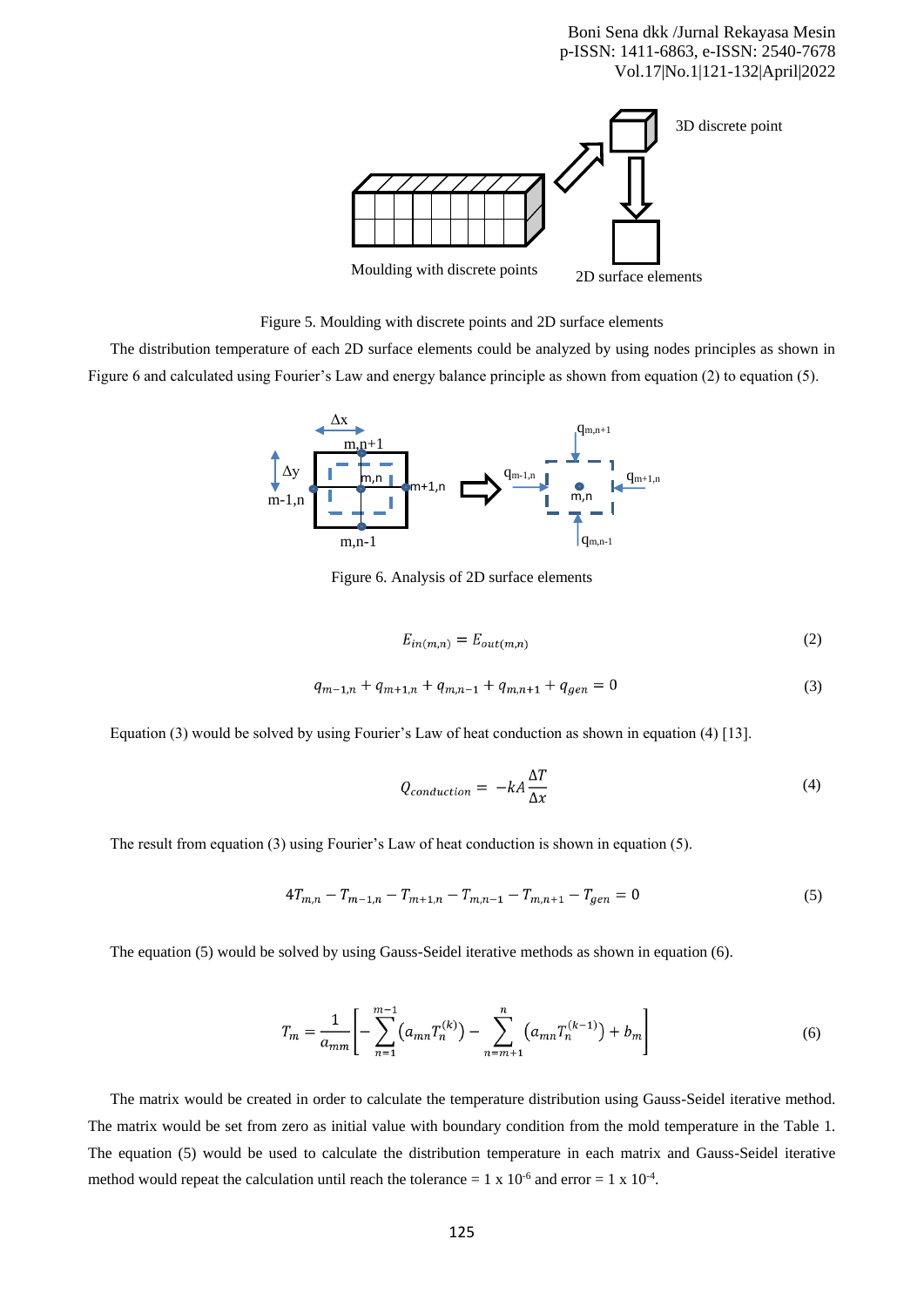#### 2.3. Convection and Radiation Heat Transfer

Analytical method would be used to calculate the convection and radiation heat transfer. Convection heat transfer would be calculated by using equation (7) [13].

$$
Q_{conv} = h(T_s - T_\infty) \tag{7}
$$

where h means the convective heat transfer coefficient (W/m<sup>2</sup>.K),  $T_s$  means surface temperature (K) and  $T\infty$  means air temperature (K). Radiation heat transfer would be calculated by using equation (8) [13].

$$
Q_{rad} = \varepsilon \sigma A_s (T_s^4 - T_{surr}^4)
$$
 (8)

where  $\varepsilon$  means the emisivity of the object,  $\sigma = 5.67 \times 10^{-8}$  J/s.m<sup>2</sup>.K<sup>4</sup> is the Stevan-Boltzman constant, A is the surface of object, T<sub>s</sub> is the surface temperature and T<sub>surr</sub> is the surrounding temperature. Convection and radiation heat transfer would be calculated based on three different position of moulding on rubber press machine which were horizontal, vertical and inclined as shown in Figure 7 and Figure 8, respectively. L means the length of the moulding, θ is the angle of moulding with respect to vertical line, w means width of the moulding,  $w_i$  and  $w_j$  means the width of moulding on the first and second surface, respectively.







Figure 8. Different position of moulding for radiation heat transfer (a). Vertical, (b). Inclined, (c). Horizontal [13]

# 2.4. Research Methodology

Figure 9 summarize the research methodology in current study. The boundary condition (BC) and surface temperature (T<sub>s</sub>) would be obtained from the thermal image. Air temperature (T<sub>∞</sub>) was measured by using temperature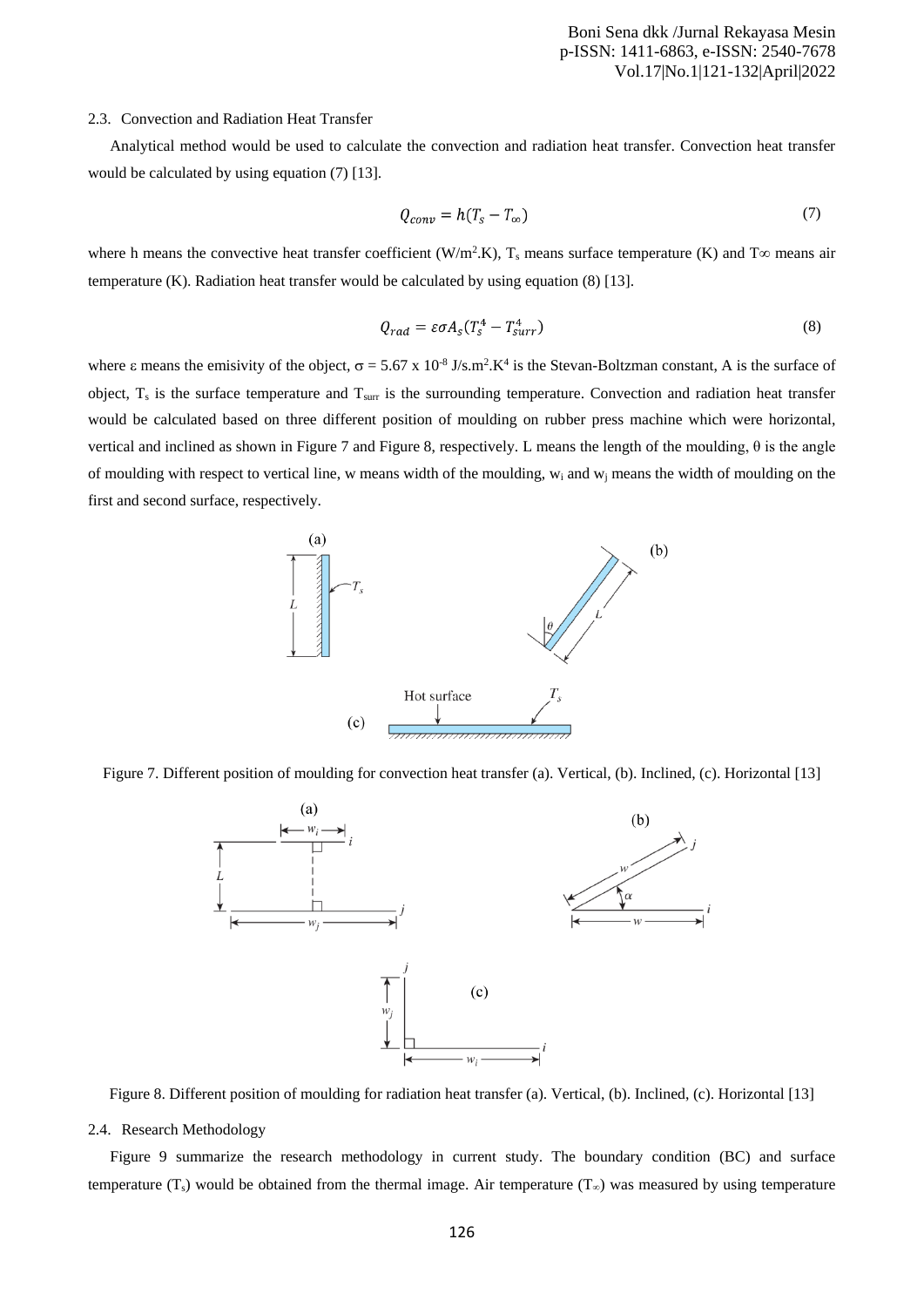Boni Sena dkk /Jurnal Rekayasa Mesin p-ISSN: 1411-6863, e-ISSN: 2540-7678 Vol.17|No.1|121-132|April|2022

hygrometer. Finite Element Method (FEM) would be used to model temperature distribution on the moulding based on BC. The Gauss-Seidel iterative method would be repeat the calculation of FEM until the predicted temperature achieved the desired tolerance and error. Countour temperature was the final results of finite element method. The surface temperature and air temperature would be used to calculate convection and radiation heat transfer. Three different position of moulding would be considered in the calculation such as vertical, horizontal and inclined. The results of those positions would be compared to each other in order to determine which positions had high, moderate and low convection and radiation heat transfer.



Figure 9. Research methodology

#### **3. Results and Discussion**

Results of finite element method would be represented by temperature countour and graphic of moulding on rubber press machine. While, results of calculation of convection and radiation would be presented on the different position of moulding such as horizontal, inclined and vertical. The simulation only focused on the moulding of rubber press machine. Figure 10 shows the position of analyzed moulding on rubber press machine.



Figure 10. Analyzed moulding on the machine (a). Rubber press machine, (b). Moulding, (c). Thermal image on moulding, (d).Simulation on moulding using finite element method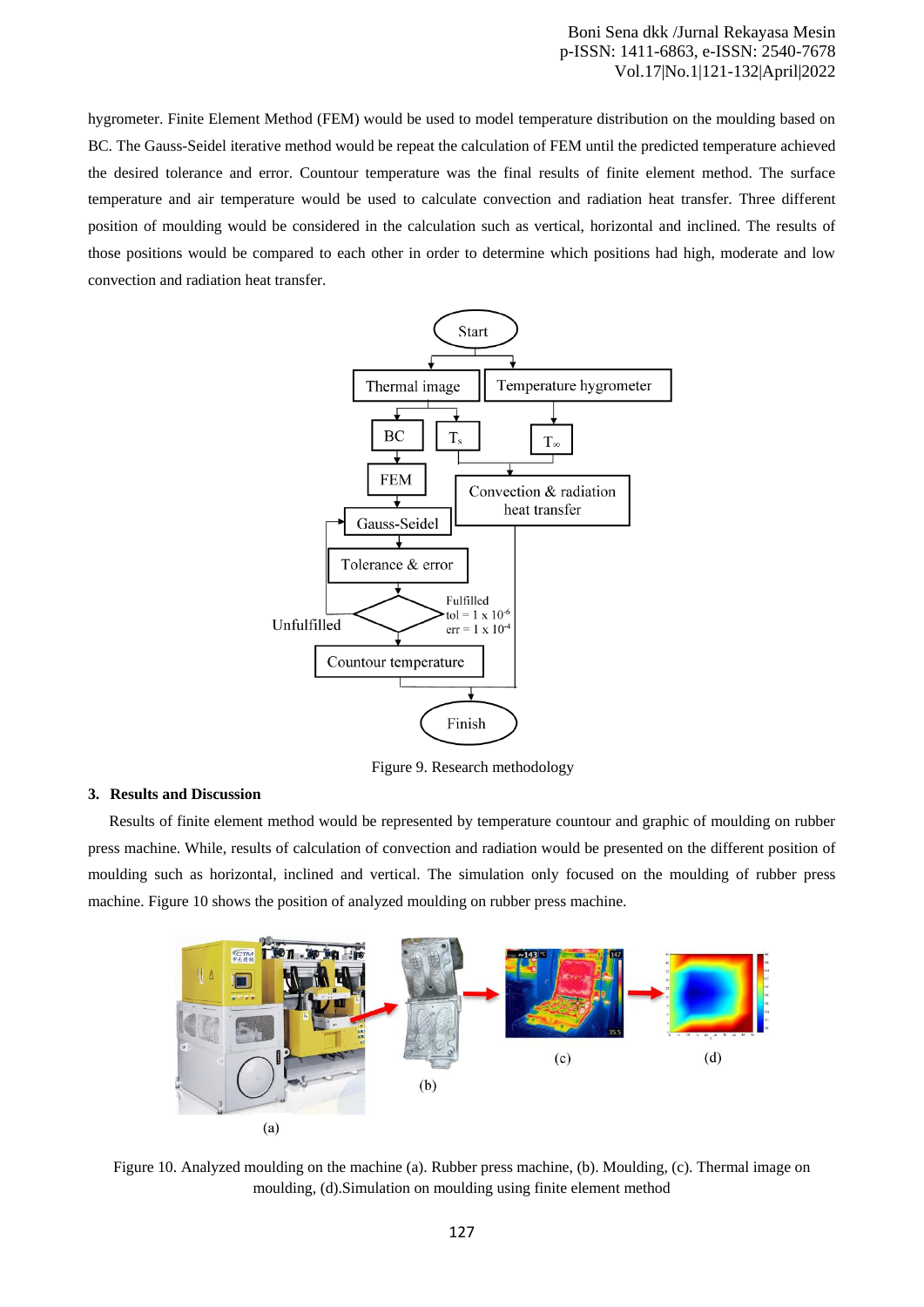#### 3.1. Simulation of temperature distribution on moulding of rubber press machine

Figure 11 shows temperature distribution on moulding of rubber press machine based on number of nodes  $(n=5)$ with error = 0.001 and tolerance 1 x 10<sup>-6</sup>. The average simulated temperatures on the middle of moulding were 131.4°C, 132.9<sup>o</sup>C and 136.8 <sup>o</sup>C from left to right position which were lower compared to the temperature on the boundary condition in Table 1.



Figure 11. Simulation of temperature distribution for n=5

Figure 12 shows the temperature distribution on moulding of rubber press machine with higher number of nodes  $(n = 10)$  compared to that of previous result. However, the increasing number of nodes would decrease the temperature on the middle of moulding model. The average simulated temperature were 124.3 °C, 124.4 °C, 124.5 °C, 124.8 °C, 125.3 °C, 126.5 °C, 129.2 °C, and 134.8 °C from left to right position which were lower compared to previous results.



Figure 12. Simulation of temperature distribution for n=10

Figure 13 and Figure 14 shows average temperature distribution on moulding of rubber press machine with increasing of number of nodes  $(n = 45)$  for x and y-axis, respectively. The temperature on x-axis shows almost constant value from  $x = 1$  cm to  $x = 36$  cm. While, the temperature increase from  $x = 36$  cm to  $x = 45$  cm. High temperatures were found almost all position of moulding model. Similar to those of temperature on x-axis, the temperature on y-axis shows higher near the boundary condition compared to those of on the middle of moulding model. The simulation shows that the conduction heat transfer across from boundary condition to the middle positon of moulding model by decreasing temperature.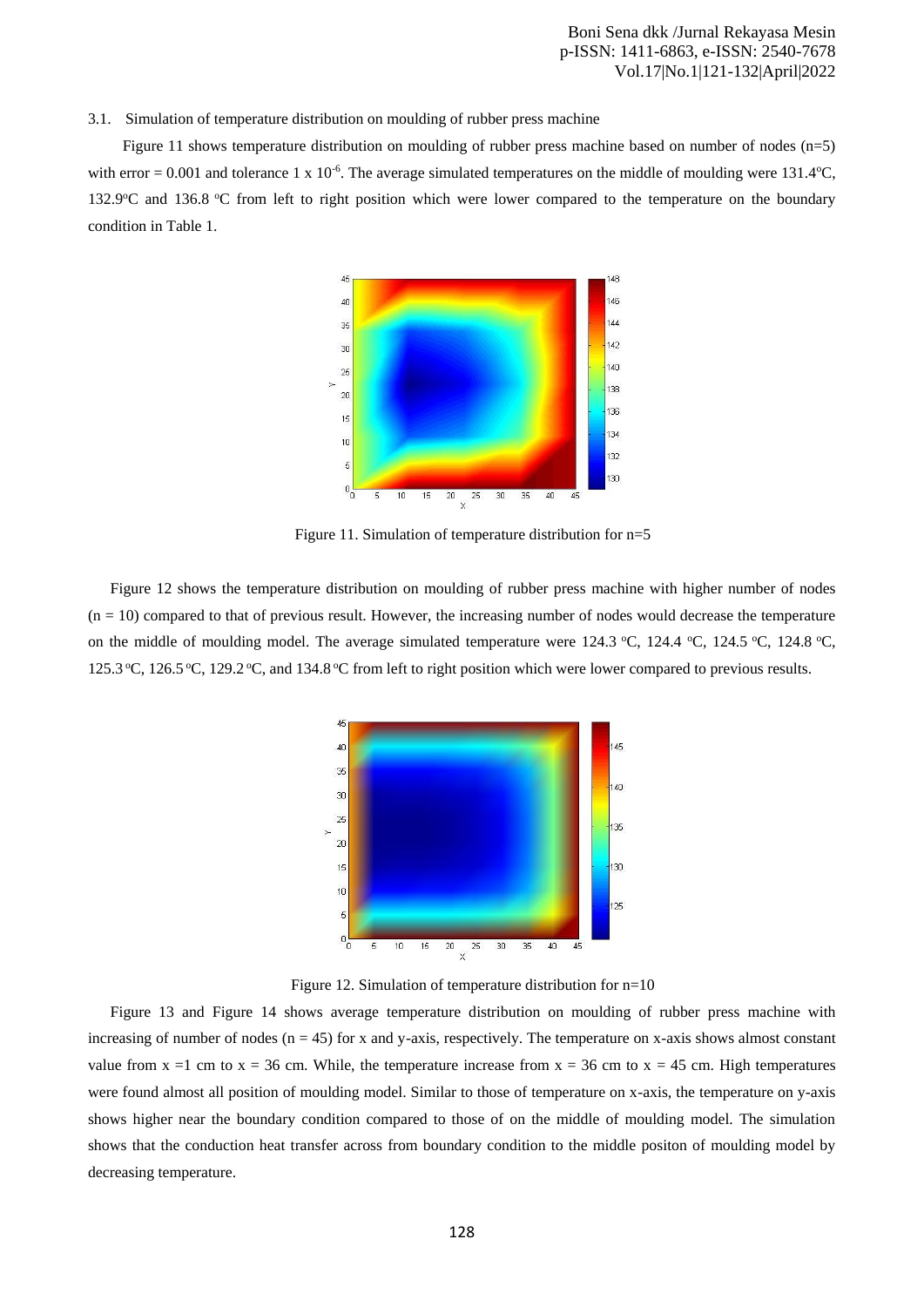

Figure 13. Simulation of temperature distribution on x-axis position for n=45



Figure 14. Simulation of temperature distribution on y-axis position for n=45

## 3.2. Calculation of convection and radiation

Figure 14 shows the convection heat transfer with three different positions such as horizontal, inclined and vertical. The results showed that the inclined and vertical had similar magnitude while horizontal position showed the lowest convection heat transfer. The natural convection would occur mostly on the inclined and vertical compared because the wind would easily hit those positions than that of horizontal position. Figure 15 shows the radiation heat transfer with three different positions of moulding. The results showed that the inclined positions showed higher radiation compared to those of horizontal and vertical positions. The inclined positions had higher radiation due to reflection among two surfaces of moulding. While, horizontal position showed lower radiation heat transfer due to the inability of thermal image to measure the moulding in this position. Therefore, the captured temperature in horizontal was lower than those of inclined and vertical. Convection heat transfer had higher magnitude than those of radiation heat transfer because the air medium increase the impact of heat transfer. While, radiation heat transfer occurs without intervention any medium.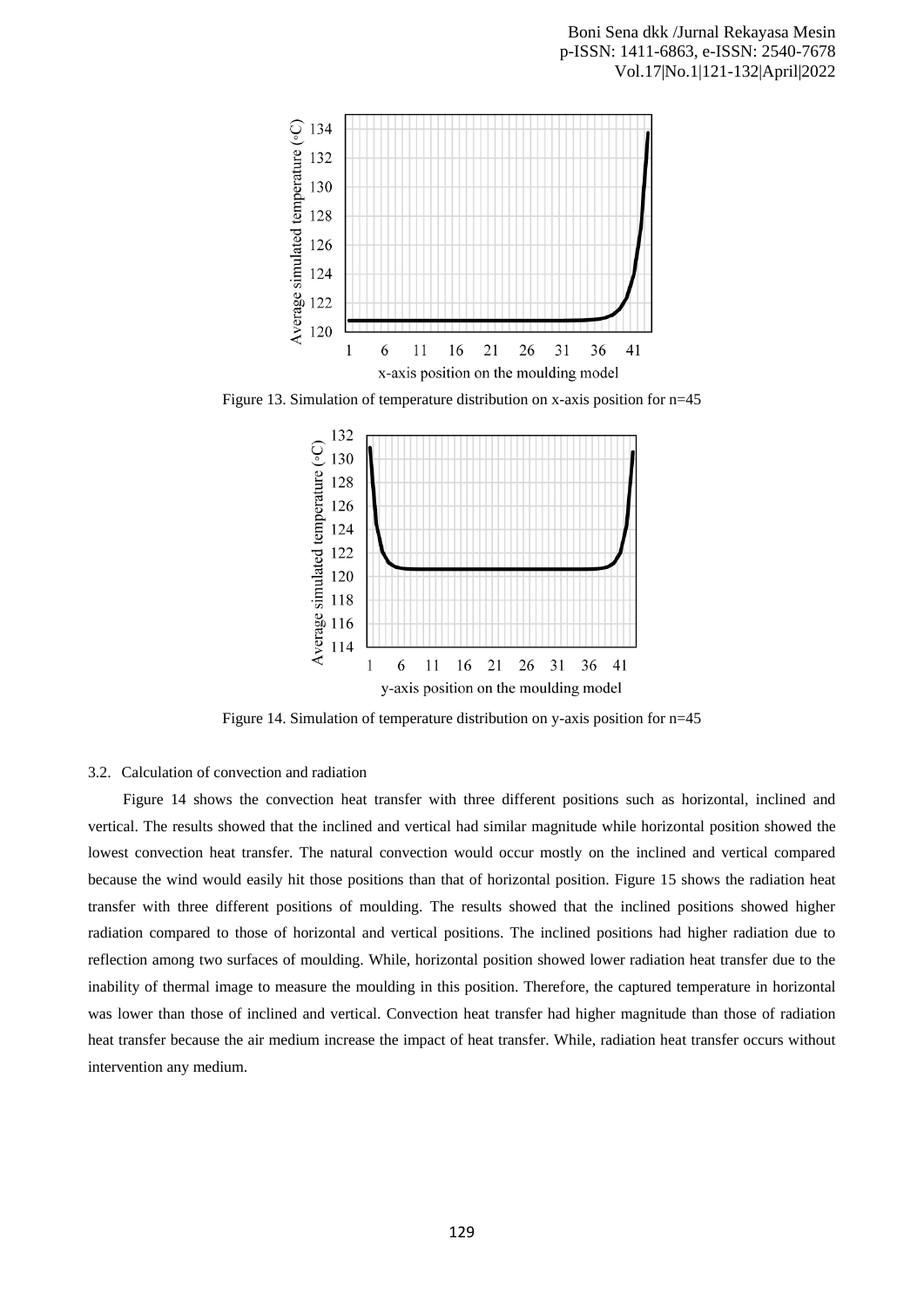

Figure 14. Calculation of convection heat transfer on moulding with three different positions of moulding



Figure 15. Calculation of radiation heat transfer on moulding with three different positions of moulding

## 3.3. Comparison with measurement and previous studies

Current study of temperature distribution using FEM showed similar results for the fundamental concept of finite element method and experiment of two dimensional heat transfer as confirmed by Blunt and Coldwell [14]. Similar results with current study also confirmed by Stewart [15] who simulated the temperature distribution of heated plate. Furthermore, current simulation in Figure 9 and 10 showed similar distribution of the average simulated temperature compared to that of thermal image in Figure 2. The slightly different temperatures on simulation and thermal image were caused by the different assumption of heat generation on the moulding model.

Previous studies did not consider the calculation of convection and radiation from the moulding. Most previous studies only focus on temperature distribution of conduction heat transfer. Current findings could give information to the users of rubber press machine so that they did not open the case of moulding for long time. The moulding of rubber press machine tended to give convection heat transfer to the surrounding of machine for 13.4 kW. It would give heat stress to the user of machine which could cause fatique. Furthermore, the inclined position of moulding could give 69.12 W of radiation heat transfer. If this phemonenon occured for long period time, it might affect on health of user which contradicted to the principle of health and safety in workplace.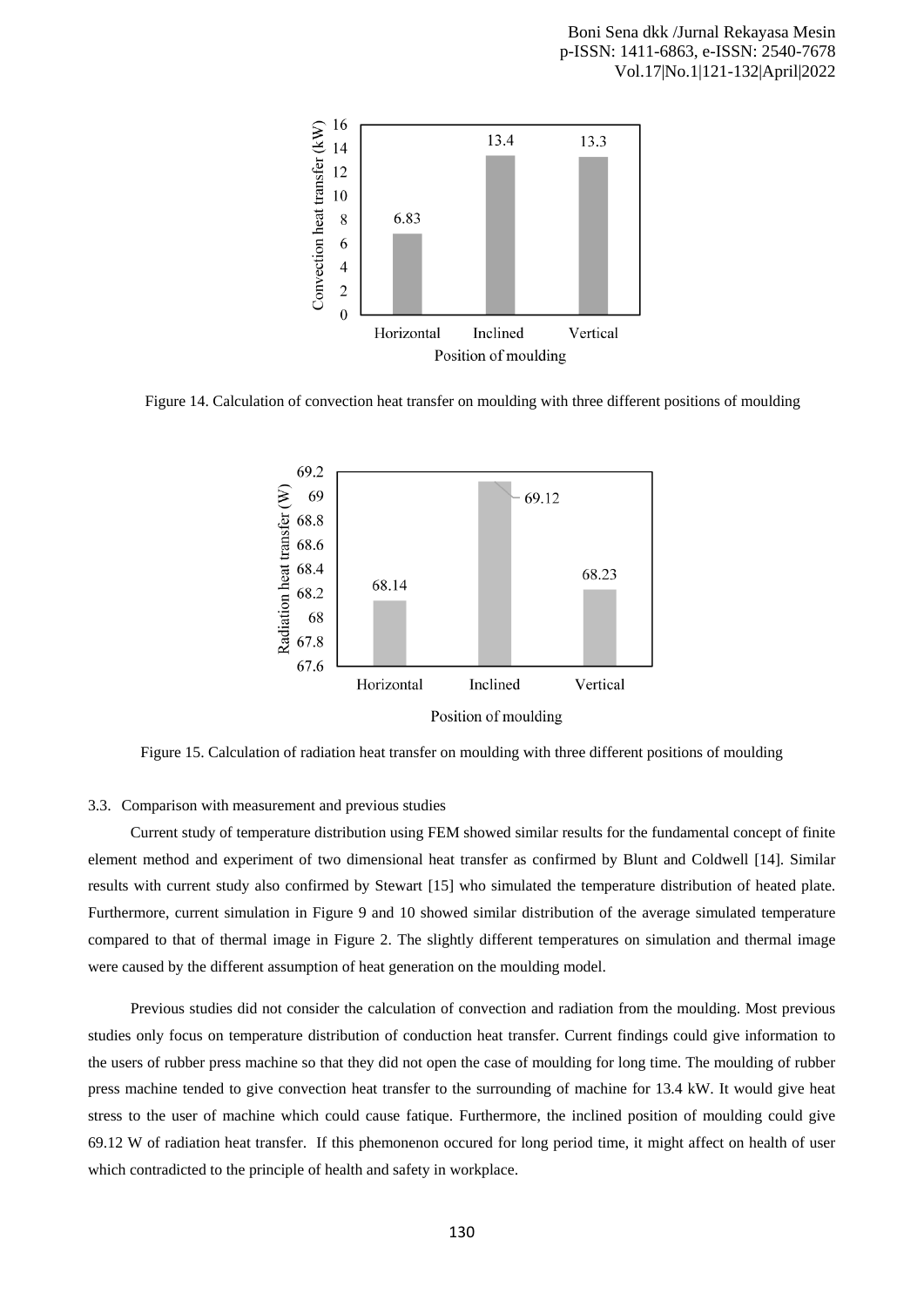## 3.4. Limitation of study

Current study had limitation which only considered two dimensional heat transfer and steady state condition. Future studies should consider the three dimensional and transient approach in order to improve the modelling and simulation of moulding on the machine. Furthermore, detail calculation of convection and radiation heat transfer did not consider in this study. Many parameter and view factors of convection and radiation heat transfer that should be investigated in the future studies.

## **4. Conclusion**

Modelling and simulation of conduction heat transfer had been studied by considering the temperature distribution of moulding on rubber press machine. The current results showed similar results with previous studies and measurement using thermal image. The slightly different was caused by the different assumption on heat generation of the moulding. Current study contributed to the research in this field by considering convection and radiation heat transfer. The finding of current study could be used to improve the health and safety regulation in using rubber press machine by considering the heat comes from convection and radiation. Therefore, the user of machine could utilize the machine by minimizing the negative impact due to the convection and radiation heat transfer.

# **References**

[1] C. Baskar, S. Baskar, A. Chinnappan. "Biomass conversion and its applications". Proc. of the 3rd Int'l Seminar Basic Sciences, Pattimura University, Ambon, Indonesia, pp. 5 – 10, 2017

[2] J. Collomb, P. Balland, P. Francescato, Y. Gardet, D. Leh, P. Saffré. "Thermomechanical optimization and comparison of a low thermal inertia mold with rectangular heating channels and a conventional mold", Adv. Matr. Science Eng, Vol. 2019, pp. 1-13, 2019[, https://doi.org/10.1155/2019/3261972](https://doi.org/10.1155/2019/3261972)

[3]. L.S. Zavodna, L. Trejnarova, J.Z. Pospisil, " A sustainable materials for footwear industry : designing biodegradable shoes", App. Res. Technics. Tech, and Edu, Vol. 8, No.1, pp. 1-9, 2020, DOI[:10.15547/artte.2020.01.001](http://dx.doi.org/10.15547/artte.2020.01.001)

[4] S. Ahmed, M.S.I. Chowdhury, "Increase the efficiency and productivity of sewing section through low performing operators improvement by using eight wastes of lean methodology", Global J. Res. in Eng. : J. General Eng, Vol.18, No.2, pp.1-19, 2018

[5] M.H. Sitepu, A.R Matondang, M.T. Sembiring, "Sustainability Assessment of Natural Rubber Primary Processing: A Review", IOP Conf. Ser. Mater. Sci. Eng. 648, *DOI[:10.1088/1757-899X/648/1/012041](http://dx.doi.org/10.1088/1757-899X/648/1/012041)*

[6] S. Wang., R. Ni. "Solving of two dimensional unsteady-state heat transfer inverse problem using finite difference method and model prediction control method", Complexity, 7432138, pp. 1-12, 2019, https://doi.org/10.1155/2019/7432138

[7] M. Babenko, J. Sweeney, P. Petkov, F. Lacan, S. Bigot, B. Whiteside. "Evaluation of heat transfer at the cavitypolymer interface in microinjection moulding based on experimental and simulation study", Applied Ther. Eng. 130, pp. 865-876, 2018,<https://doi.org/10.1016/j.applthermaleng.2017.11.022>

[8] Y. Liu, "Heat transfer process between polymer and cavity wall during injection molding", Doctoral Thesis, Universitätsverlag Chemnitz, 2014

[9] S.S, "Alrwashdeh,"Modelling of Operating Conditions of Conduction Heat Transfer Mode Using Energy 2D Simulation", Int'l J. Online and Bio. Eng, Vol.14, No.9, pp.200-207, 2018,<https://doi.org/10.3991/ijoe.v14i09.9116>

[10] CTM, "General catalogue of rubber press machine", CTM corp. Ltd., Taiwan, 2018

[11] P. Filitchkin, "Secondary dataset of thermal image", Flir, United States, 2020

[12] Yueqing Xinyang,"User manual and alarm clock", Yueqing Xinyang Technology Co., Ltd, 2012